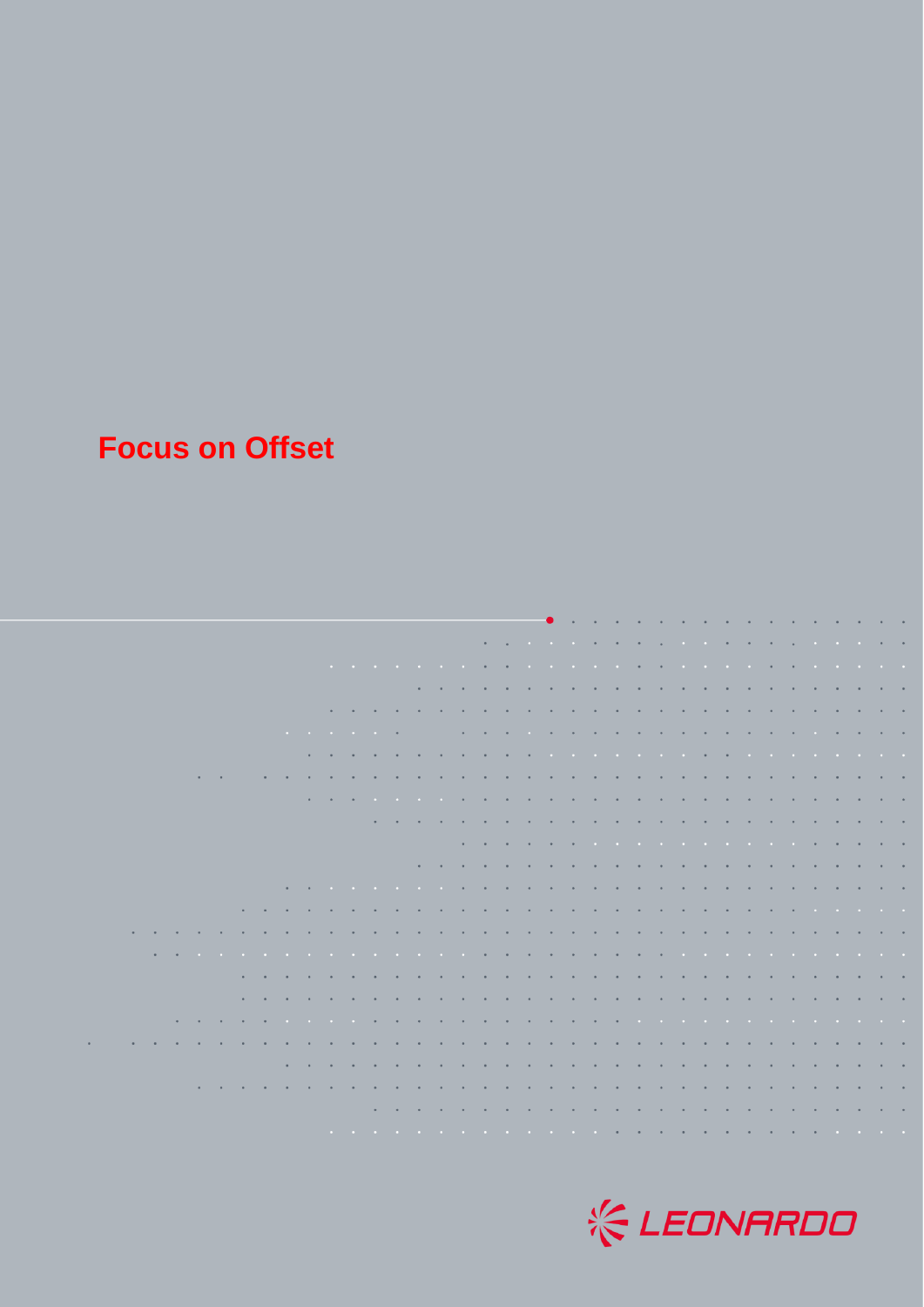As a global high-technology company, Leonardo embraces the industrial and economic benefit requirements of its international customers when buying products or capabilities. Offset policies and rules aim at contributing to the economic, industrial and technological development of the purchasing nation, irrespective of whether development is targeted in the defence or civilian sector. Generically referred to as offset but including industrial participation, offset management in Leonardo is primarily governed by the principles set forth in its internal Codes, including Leonardo's Code of Ethics and Anti-corruption Code, and based on the applicable national and international regulations.

Leonardo adopts coordinated offset practices across the Group based on an autonomous but collaborative business model with shared information, transparency and coherency on the development of good practices, professional development and cooperation. Such business model frames an environment conducive to coordination through operational and strategic working groups. Offset in Leonardo is managed through a two layered structure, according to the Offset Corporate Guideline and Directive:

- Offset functions in each Division, responsible for the fulfilment of the obligations and related activities;
- Corporate Offset Management function, for coordinating and monitoring the Divisions; to ensure compliance with the internal procedures; to address aspects impacting on International Strategic Campaigns, and to collaborate with associate functional areas. The function ensures also a centralized management of strategic Offset Authority relationships and leads on indirect solutions.

The offset obligations are monitored throughout the whole lifecycle at a Divisional level and coordinated at a cross-Divisional level.

Staff in the Offset and related functions receive anti-corruption training. There is also a programme of Offset awareness at many levels in the organisation.

Partners involved in offset solutions are subject to detailed anti-bribery and corruption due diligence before entering in a contractual relationship and successively (in case of significant changes, extension or renewal), in order to verify any risk factor associated to potential corruption, including:

- verification of the legitimate grounds of the offset agreement;
- check on ethical and reputational aspects;
- identification of the Final Beneficiary;
- identification of any conflict of interests (including family, personal or professional relationships between the counterparty and/or its associates and governmental representatives).

Additionally, the same national and international standards of ethics, anti-corruption and conduct employed by Leonardo are demanded of our Partners through specific contractual clauses in the Offset agreement.

The Internal Audit function independently reviews and reports on process compliance.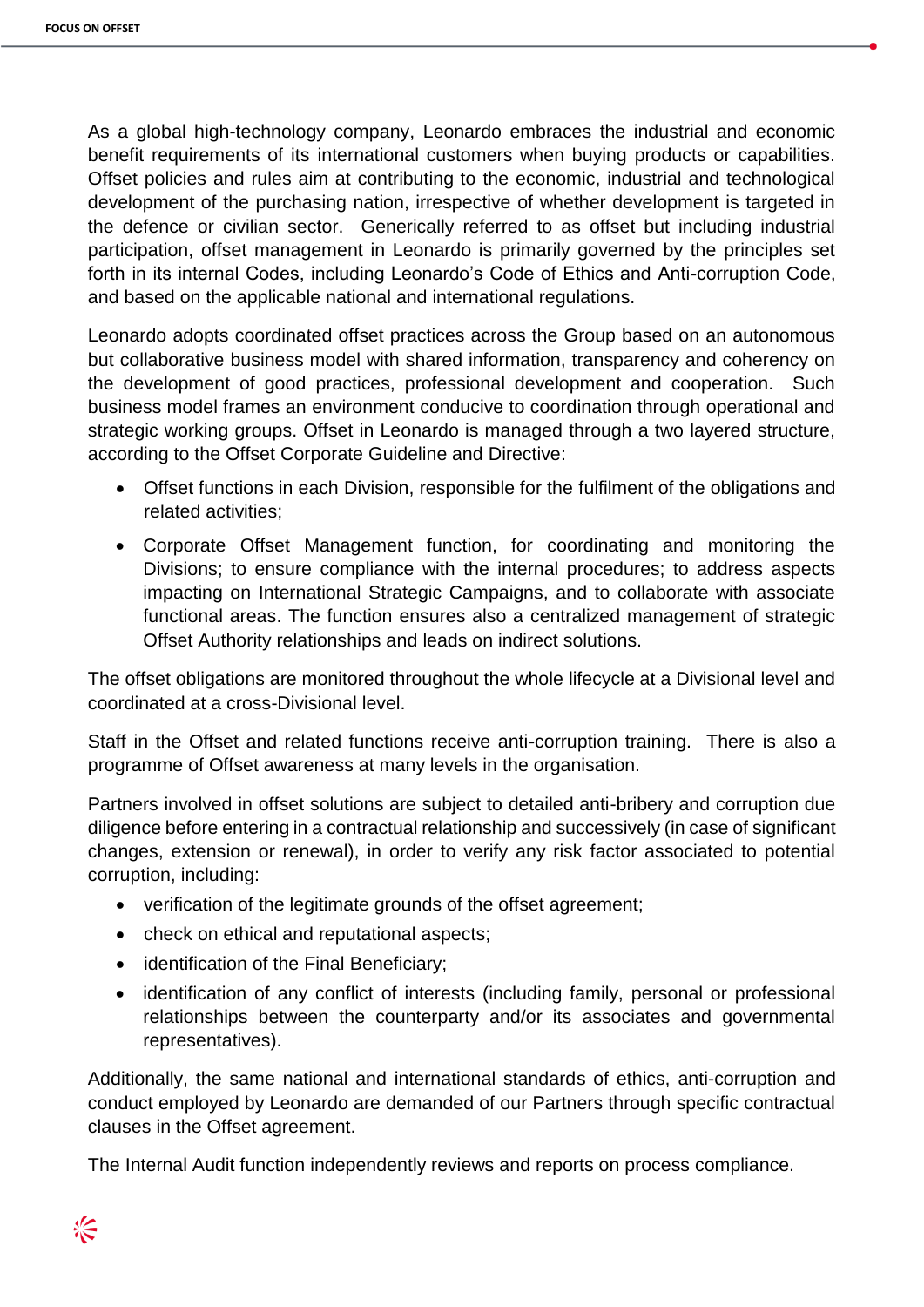**.** 

## **Period 2021**

Number of agents/broker/consultancy firms in the 2021 period<sup>1</sup>: 3.

Number of indirect offset projects: 62 (mainly regarding production/manufacturing, MRO and procurement from local suppliers).







*Document updated on 15 March 2022*

<sup>1</sup> Partners that have a contract with Leonardo to support offset, so not the beneficiaries or local companies working on offset projects. <sup>2</sup> The categorization takes into account the most recent classification of the countries issued by the Transparency International Government Defence Anti-corruption Index, which provides levels of corruption risk from A (very low) to F (critical).